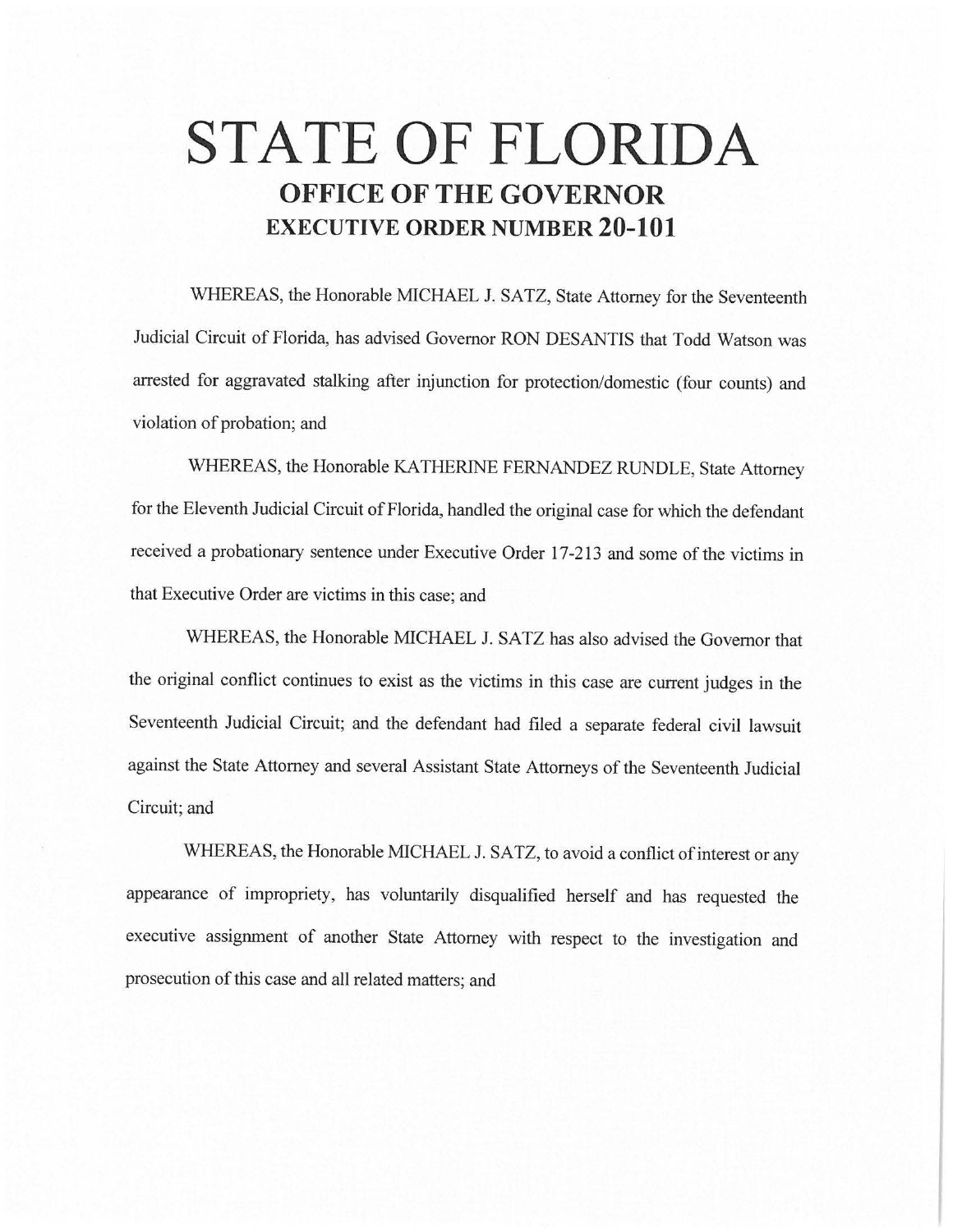WHEREAS, the Honorable KATHERINE FERNANDEZ RUNDLE, State Attorney for the Eleventh Judicial Circuit of Florida, has agreed to accept an executive assignment in this matter; and

WHEREAS, it is in the best interests of the State of Florida and of the ends of justice that the Honorable KATHERINE FERNANDEZ RUNDLE discharge the duties of the Honorable MICHAEL J. SATZ, pursuant to section 27 .14, Florida Statutes.

NOW, THEREFORE, I, RON DESANTIS, Governor of Florida, in obedience to my solemn constitutional duty to "take care that the laws be faithfully executed," and pursuant to the Constitution and laws of the State of Florida, issue the following Executive Order, effective immediately:

## Section 1.

The Honorable KATHERINE FERNANDEZ RUNDLE, State Attorney for the Eleventh Judicial Circuit of Florida, referred to as the "Assigned State Attorney," is assigned to discharge the duties of the Honorable MICHAEL J. SATZ, State Attorney for the Seventeenth Judicial Circuit of Florida, as they relate to the investigation, prosecution, and all matters related to Todd Watson.

## Section 2.

The Assigned State Attorney or one or more Assistant State Attorneys and Investigators, who have been designated by the Assigned State Attorney, shall proceed immediately to the Seventeenth Judicial Circuit of Florida, and are vested with the authority to perform the duties prescribed herein.